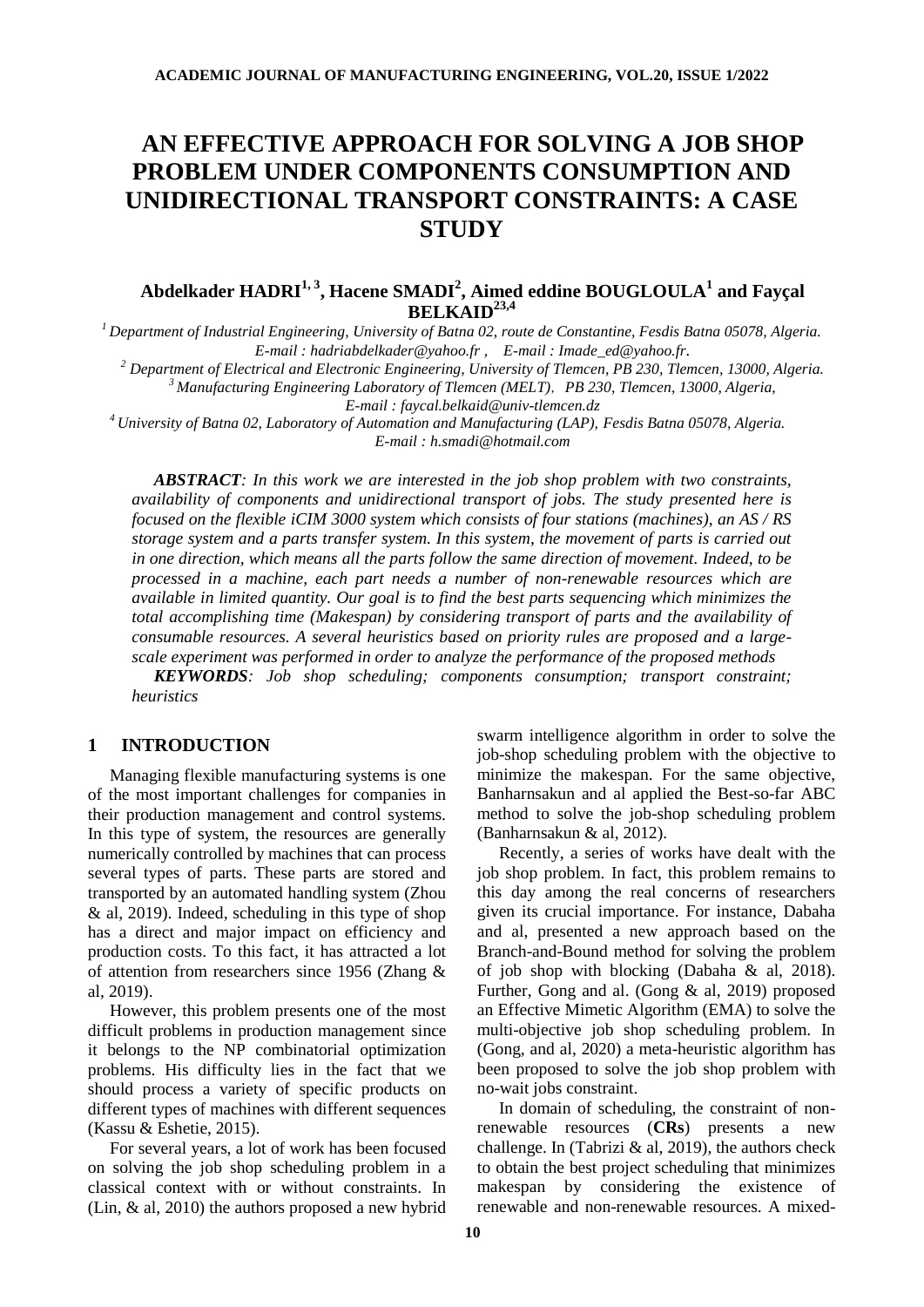integer programming model is developed to present simultaneous project scheduling planning and material procurement problems.

The first work in the job shop scheduling field introducing the **CRs** constraint is the work done in (Grabowski & Janiak, 1987). In this work, the processing time for each operation is represented by a function of the required quantity of the nonrenewable resource. In order to solve this problem, the authors proposed an algorithm based on the disjunctive graph theory as well as a Branch-and-Bound technique. In the same context, Toker et al. (Toker & al, 1994) developed an approximate algorithm and introduced two lower bounds to solve the problem of *n* job on *m* machine with nonrenewable resource requirements.

Introducing the transport constraint in scheduling problems study for flexible production systems is very important and allows the manager to come much closer to reality. However, this consideration makes the scheduling problem more difficult and more complex (Caumond, 2006). Within this framework, several works have been elaborated in order to solve the job shop with the transport problem. The work of Li and al. (Li & al, 2018), are focused on a three machines job shop problem with an intermediate transfer time between these machines. The objective of this work was to find a better solution that minimizes the makespan by proposing a new model and using heuristics to achieve this goal.

The work of Gondran and al. (Gondran & al, 2018) studied a new objective function for the job shop problem with transport constraints. This objective lies in seeking a solution that minimizes the extent of the makespan and then maximizes the quality of service. A model based on linear mixed integer programming (MILP) was proposed by Heger et al (Heger & Voß, 2019) in order to find an optimal solution to the scheduling problem of AGVs in a job shop environment with blocking. Another mathematical programming model was proposed in (Homayouni, & Fontes, 2019) whose aim is to program the problem of joint production and transport scheduling in flexible manufacturing systems.

Priority rules are widely used in solving NP-hard problems in many areas of production and logistics, especially in the environment of job shop floor (Đurasević & Jakobović, 2018). Two new heuristics have been proposed by Rajendran et al (Rajendran & al, 2017) in order to solve the problem of permutation flow-shop scheduling. The performance of these heuristics has been studied and the results obtained reveal that the proposed priority rules are simple and efficient, and improve

the solutions for many cases of problems. In (Ozturk & al, 2019), the authors described two new approaches to extract the priority rules for multiobjective dynamic scheduling problems in the job shop workshop using simulation and programming of the expression of genes.

Through this review of the literature, we note that there are few works that focus on the job shop scheduling problems in the presence of transport and availability of components constraints. Our work which is an extension of work presented in (Belkaid  $\&$  al, 2018), on the other hand, emphasizes this aspect by introducing the objective of respecting a limited number of components in a job shop scheduling problem with unidirectional transport constraints.

In this problem, it is planned to treat a set of jobs (parts) on four machines whose movement of jobs between these machines to be carried out in a single direction that is mean all the parts follow the same direction of movement. To solve this optimization problem, we proposed several heuristic methods that allow finding a better sequencing of jobs to minimize the maximum processing time (Makespan). Several simulations have been studied and the results obtained demonstrate the effectiveness of the proposed approach.

# **2 PROBLEM DESCRIPTION AND CASE STUDY**

The case study is represented by the flexible manufacturing system iCIM 3000 located in the Manufacturing Engineering Laboratory of Tlemcen (MELT), Algeria. The iCIM 3000 is one of the latest relevant solutions proposed by Festo Didactic for the training of students and also to meet the scientific needs of the research centers interested in manufacturing. This system (shown in figure 1), consists of:

- (1): Turning machine with flexible robot feeder is responsible for the production of the single rotary parts,
- (2): Milling machine with flexible robot feeder, on the holes of different diameters can be made,
- (3): Flexible robot Assembly Cells, the function of this station is to assemble products from semi-products created by the CNC machines or other products stocked in the AS/RS station,
- (4): Quality and Handling station, which is responsible for the workpieces testing and the manual feeding of the system with pallets
- (5): The AS (Automatic Storage) / RS (Retrieval System), ensuring the storage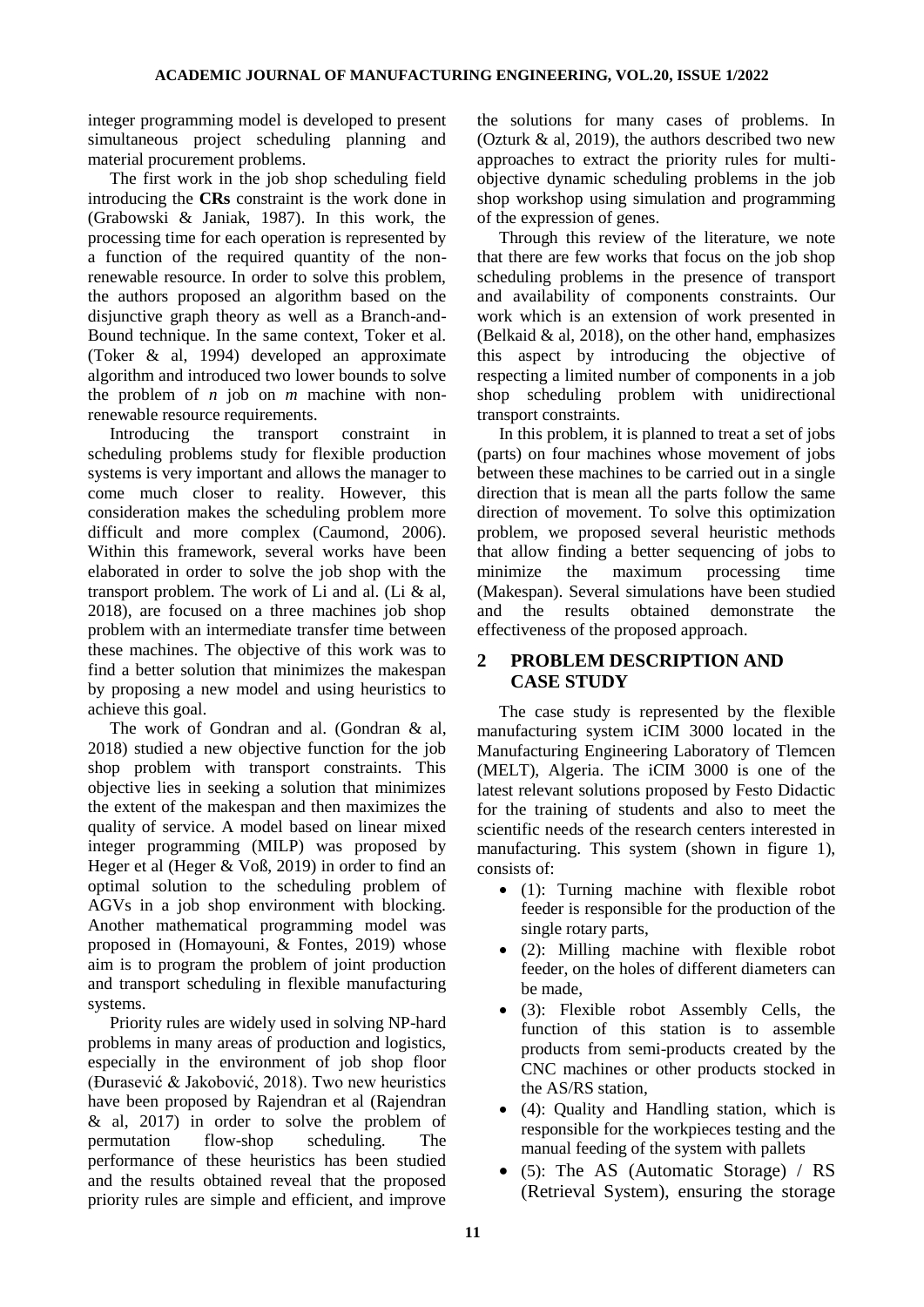of raw materials, semi-final products as well as final products

 (6): An FMF-Pallet conveyor system, which is used to transfer products from the stock to the stations and /or vice versa.



**Fig. 1 3D Configuration of the iCIM 3000 system (Sobrino & al, 2013).**

The movement of parts between stations is carried out on standard pallets of unit capacity, that is to say, that these pallets can transport any type of parts but with only one part at a time. The pallets are always available and move, as shown in figure 2, continuously on the conveyor in one direction with a constant speed. To simplify the problem, we assume that the number of pallets equals the number of parts to be processed. This assumption makes it possible to avoid the problem of blocking due to the saturation of the conveyor.

Indeed, the processing of parts in Assembly Cell requires the consumption of a number of components. In this station, the final product produced mounted by the iCIM 3000 system is a desk set. This product presented in figure 3, consists of five parts such as base plate, penholder, thermometer device used for temperature measurement, hygrometer device used for humidity measurement.



**Fig. 2 The movement direction of parts in the iCIM 3000 system**



#### **Fig. 3 The iCIM 3000 final product**

Depending on the number and type of components to be assembled and the number of holes in the base plate, the system allows the production of several variations of this product.

## **3 PROBLEM FORMULATION**

The problem considered here can be represented as a job shop scheduling problem with constraints of consumable resources and unidirectional transport. This problem consists in scheduling *n* jobs  $N=\{J_1, J_1, ..., J_n\}$  on four machines  $M = \{M_1, M_1, M_3, M_4\}$ . Each job  $J_i$  consists of operations to be carried out in a determined order. Each operation  $O_i^k$  of job  $J_i$  must be performed on machine  $M_k$  without preemption for a processing time  $P_i^k$ . For the operation  $O_i^k$  to be executed, the job  $J_i$  must be transported to the machine  $M_k$  with a travel time denoted  $T_i^k$ .

Indeed, each job  $J_i$  at a given time and before it is processed in the machine  $M_k$ , can be either:

- $\bullet$  (*i*) processed in a machine  $M_{k}$ , (previous machine of  $M_k$  in the operating range);
- (*ii*) transported by a pallet;
- (*iii*) in the input buffer (stock) of the  $M_k$ machine while awaiting either the availability of the machine or the arrival of the required amount of consumable resources.

The objective is to find the best scheduling that minimizes the total processing time for parts (jobs) by taking into account two constraints; transport constraint and consumable resource constraint. Then, the objective fonction (equation 1) aims to optimize the total execution time  $C_{max}$ 

Min  $(C_{max})$  = min  $[\max_i^k(C_i^k)]$  (1)

whose  $C_i^k$  determines the accomplishing time of job  $J_i$  in  $M_k$  which is conditioned by three constraints;

- the availability of the job  $J_i$  (including the accomplishing time of its processing on the previous machine and the time it takes to travel),
- the availability of the machine  $M_k$
- and the availability of the consumable resources required to carry out this job.

Therefore the  $C_i^k$  is calculated by the following equation:

$$
C_j^k = \max\left[\left(C_j^{k'} + T_j^k\right), D_k, \, DRC_j^k\right] + P_j^k \quad (2)
$$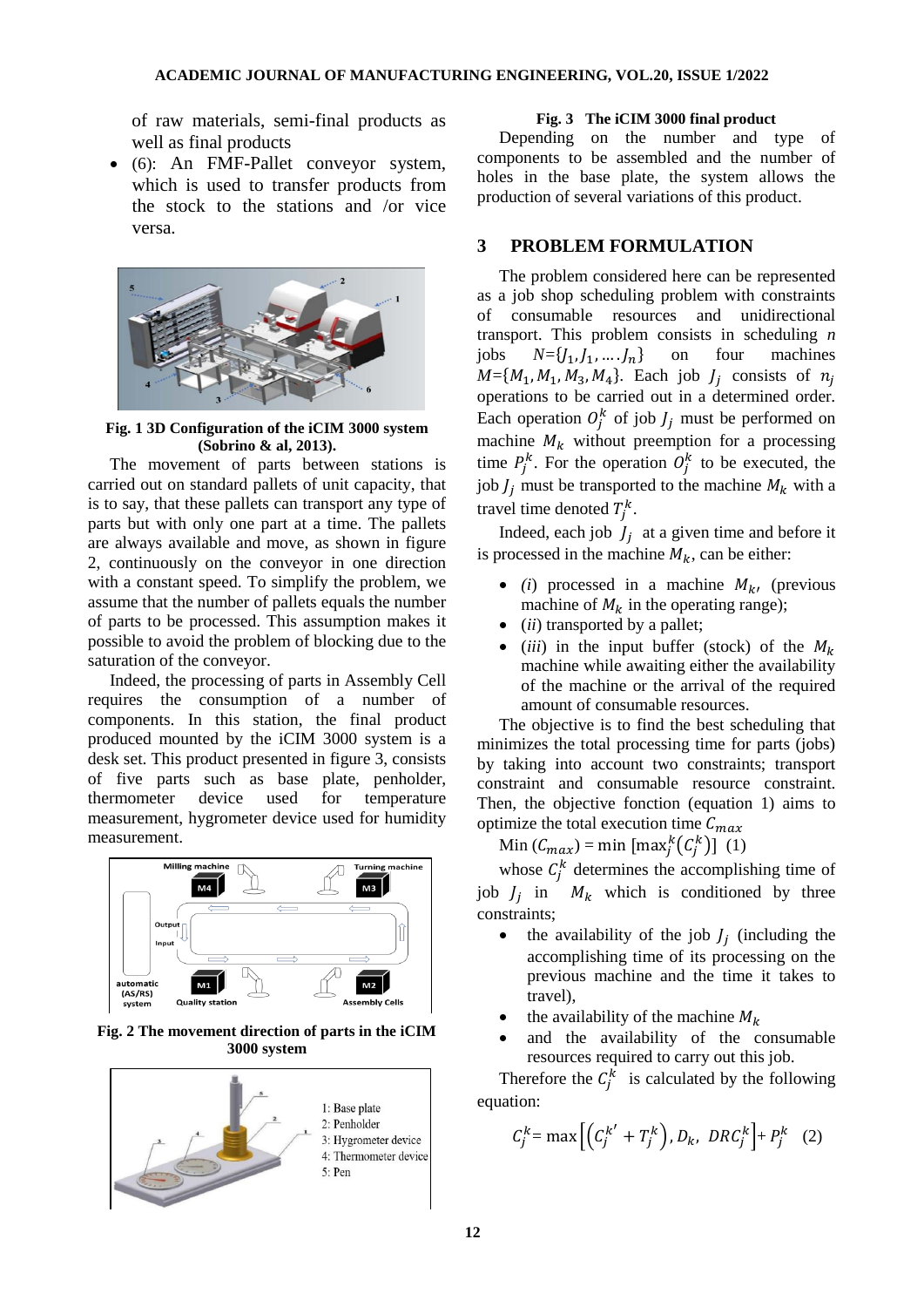Whose  $C_i^{k'}$  determine the accomplishing time of on the machine  $M_k$ ,  $D_k$  defines the availability of the machine  $M_k$ ,  $(C_i^{k'} + T_i^k)$  determine the availability of job  $J_i$  and  $DRC_i^k$  indicates the availability of consumable resources.

The goal is to minimize the time to exit the last job from the system. It is therefore essential to add the time of movement of the parts towards the output of the system at the accomplishing time on the last machine. this means that for the job  $J_i$ which ends its execution on the machine  $M<sub>q</sub>$  (the last machine according to its operating range), the end date  $C_i^g$  of this job becomes  $C_i^g + T_i^s$ .

Typically, the problem takes the following assumptions into consideration:

- Each job has its own routing, which is known before the beginning of the production.
- The processing time is known at the beginning and it includes tool change, set up, and machining times.
- Each machine can process without interruption one job at a time
- The blocking problem is not considered, i.e. each job can be moved to the next machine (without delay) once it is processed in the previous machine.
- Each job can be handled in one machine at a time.
- Job passes in only one direction
- The pallet transports only one job at a time and in one direction
- All machines and jobs are available from time zero.
- Each machine has a stock with unlimited capacity.

#### **4 RESOLUTION APPROACHES**

Solving the job shop problem in an optimal way is in most cases very difficult because of its highly combinatorial nature (Zhou & al, 1991). However, The constraint of transport and consumable resources makes the problem more complicated. The exact methods, in this case, require a computational effort that increases exponentially with the size of the problem. So, approximate methods are strongly preferred for solving this type of problem. These methods make it possible to find acceptable solutions within a reasonable time.

In this paper and in order to solve the JSPTRC problem, we have proposed to study the performance of six heuristics based on the priority rules. The objective is to analyze the influence of the transport constraint on the choice of approach which leads to finding the best solutions. In addition, the evaluation criterion that we have chosen to determine the sequencing of jobs in the six proposed heuristics is essentially based on the relationship between processing time and transport time. The choice of this ratio permits to determine, on the one hand, the relation which exists between the time elapsed during the treatment of jobs and the time necessary for their movements, and on the other hand, the influence of the parts transporting time on the sequence of jobs.

To fully explain these methods and our choice concerning the parameters and criteria fixed in each method, we have chosen an illustrative example defined by a problem of four jobs to be executed on the four machines. Table 1 shows the time required to process jobs on the machines as well as the number of resources requested by each of these jobs. The arrival of resources follows a staircase curve that is determined by the arrival of a resource  $(Qarr_t^c=1)$  every five units of time (Tarr $t_c^c=5$ ).

|                | Table 1. Jobs hhorination s            |                       |
|----------------|----------------------------------------|-----------------------|
| Jobs           | <b>Machines (processing time)</b>      | $\alpha$ dem $\alpha$ |
| J <sub>1</sub> | $M_3(2)$ $M_1(3)$ $M_2(5)$ $M_4(25)$   | 10                    |
| J <sub>2</sub> | $M_1(15)$ $M_2(10)$ $M_3(20)$ $M_4(8)$ | 8                     |
| $J_3$          | $M_3(7)$ $M_2(14)$ $M_1(5)$ $M_4(5)$   |                       |
| I a            | $M_2(9)$ $M_1(4)$ $M_3(3)$             |                       |

**Table 1. Jobs information's**

Indeed, the resolution of the JSPTRC problem based on this example requires, in a first step, the determination of the travel times of the jobs between stations. So, according to Table 1 which defines the transport time between the different stations and according to the operating ranges of the jobs, we can determine the matrix of times relating to the movements of the jobs during their trajectories in the system. This travel time matrix is presented in table 2.

## **4.1 Job shop short accumulation processing time (JSSPTcum)**

this heuristic consists of ordering jobs in the increasing order of the cumulative processing time of jobs on each machine. For this heuristic, when a machine is released, the job chosen to be processed first is the one with the lowest accumulated value. This accumulated value is calculated by the sum of durations of all previous operations (that is, operations up to the operation to be performed on that machine).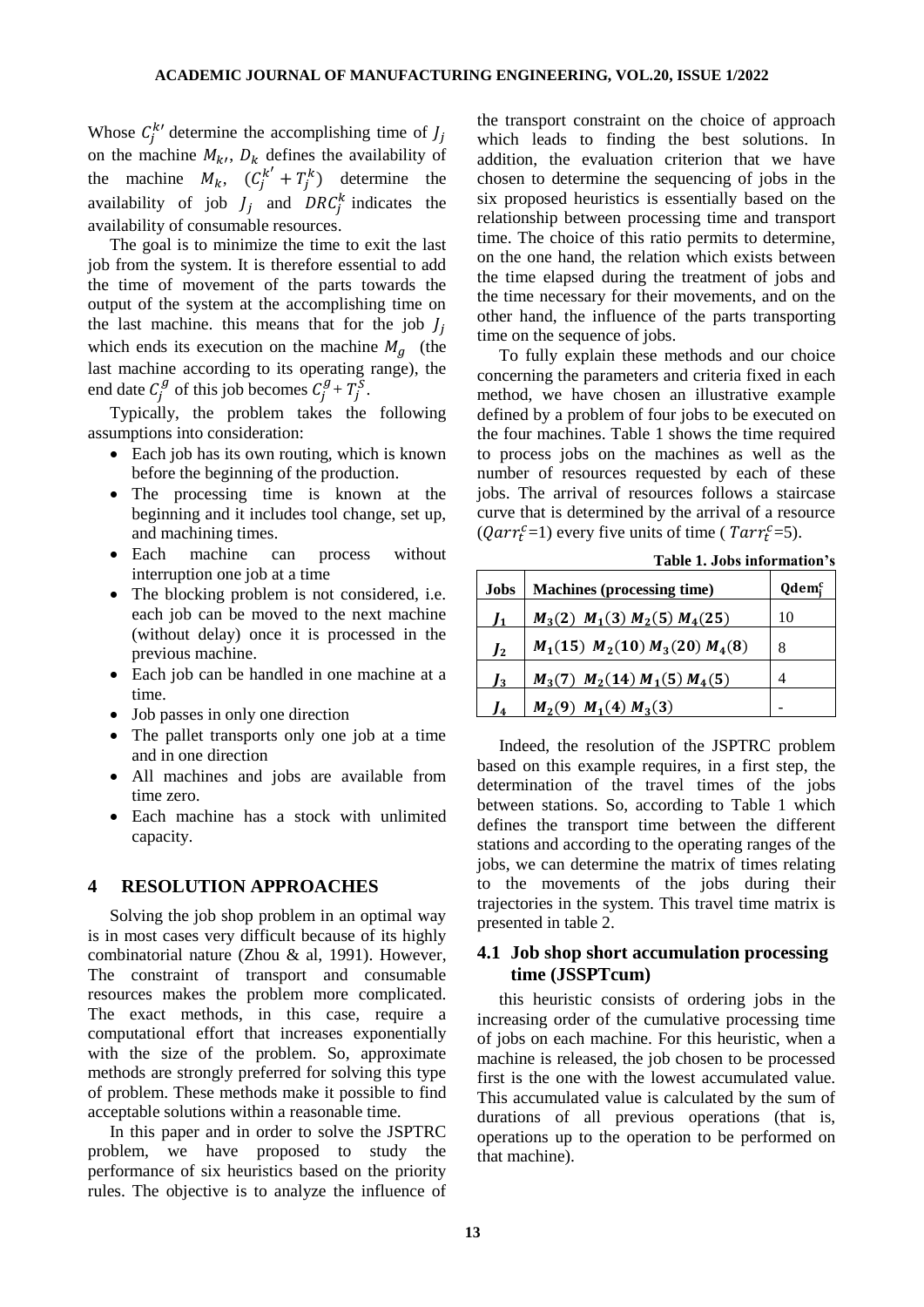| Jobs           | Destination    |                 | Displacement |
|----------------|----------------|-----------------|--------------|
|                | <b>Start</b>   | <b>Arrivals</b> | Time         |
|                | In put         | $M_3$           | 9.5          |
|                | $M_3$          | $M_1$           | 8            |
| $J_1$          | $M_1$          | $M_2$           | 5            |
|                | $M_2$          | $M_4$           | 8            |
|                | M <sub>4</sub> | out put         | 1.5          |
|                | In put         | $M_1$           | 1.5          |
|                | $M_1$          | $M_2$           | 5            |
| J <sub>2</sub> | $M_2$          | $M_3$           | 3            |
|                | $M_3$          | $M_4$           | 5            |
|                | $M_4$          | out put         | 1.5          |
|                | In put         | $M_3$           | 9.5          |
|                | $M_3$          | $M_2$           | 13           |
| $J_3$          | $\rm M_2$      | $M_1$           | 11           |
|                | $M_1$          | M <sub>4</sub>  | 13           |
|                | $M_4$          | out put         | 1.5          |
|                | In put         | $M_2$           | 6.5          |
|                | $M_2$          | $M_1$           | 11           |
| J <sub>4</sub> | $M_1$          | $M_3$           | 8            |
|                | $M_3$          | out put         | 6.5          |

**Tab 2. Time required to move jobs between sections**

**Table 3. Cumulative processing time on machines**

| <b>Jobs</b> | <b>Machines</b> |                |    |    |
|-------------|-----------------|----------------|----|----|
|             | М               | M <sub>2</sub> | М  |    |
|             |                 | 10             |    | 35 |
| J2          | 15              | 25             | 45 | 53 |
| '3          | 26              | 21             |    |    |
| 4           | 13              |                | 16 |    |

Table 3 shows the cumulative durations on each machine. According to the heuristic JSSPT, the problem solution is defined by in Table 4. The  $C_{max}$ calculated from this sequencing is equal to 168.5 units of time.

**Tab 4. Job order according to JSSPTcum**

|       | <b>Machines</b> |       |                |
|-------|-----------------|-------|----------------|
| $M_1$ | $M_2$           | $M_3$ | M <sub>4</sub> |
|       | J4              | 1     | JЗ             |
| J4    |                 | Jз    |                |

| <u>.</u> | ັ | 71. |  |
|----------|---|-----|--|
| ر ر      | - | -   |  |

#### **4.2 The heuristic JSSPTtrain**

For this heuristic, we assume that the sequencing of the jobs on the machines is done according to the increasing order of the ratio of times  $Rtd_i$ . This report (described by equation 3) defines a relationship between the amount of time allocated for the movement of a job and the time required to process this job.

$$
Rtd_j = \frac{STT_j}{STD_j} = \frac{\sum P_j^k}{\sum T_i^k} \quad (3)
$$

In this equation,  $STT_i$  determines the sum of the processing times of all operations of  $J_i$  and  $STD_i$ defines the sum of travel time of this job between the stations used to process the latter.

The objective of this choice is to give priority to jobs that have the value of long travel time over the processing time. Indeed, the purpose of this decision is to take advantage of the existence time of the jobs, with small values of  $Rtd_i$ , on the transport system in order to process the jobs which have the higher value of  $Rtd_i$ . The following table shows the data relating to the ratio  $Rtd_i$ , for the chosen example.

**Table 4. Reports relating to processing times and job displacement**

| <b>Jobs</b> | $STD_i$ | STT | $Rtd_i$ |
|-------------|---------|-----|---------|
| , 1         | 32      | 35  | 1.5     |
| J2          | 16      | 53  | 3.3     |
| Jз          | 48      | 31  | 0.6     |
| 14          | 32      | 16  | 0.5     |

From table 4, and according to the JSSPTtran heuristic, it is very clear that the job that must be processed first in the system is job  $J_4$  which has the minimum value of  $Rtd_i$ . This job is followed by job  $J_3$  which therefore presents the second job to be processed in the system. Then job  $J_1$  and job  $J_2$ . The solution selected for our problem is defined in this case by the order mentioned in the following table The  $C_{max}$  calculated from this sequencing is equal to 168.5 units of time.

**Tab 5**. **Job order according to JSSPTtran**

| Order<br>on | <b>Machines</b> |    |    |    |
|-------------|-----------------|----|----|----|
| machines    | [V              | м, |    | M, |
|             |                 | 4  | 14 | ί3 |
|             | 3               |    | J3 |    |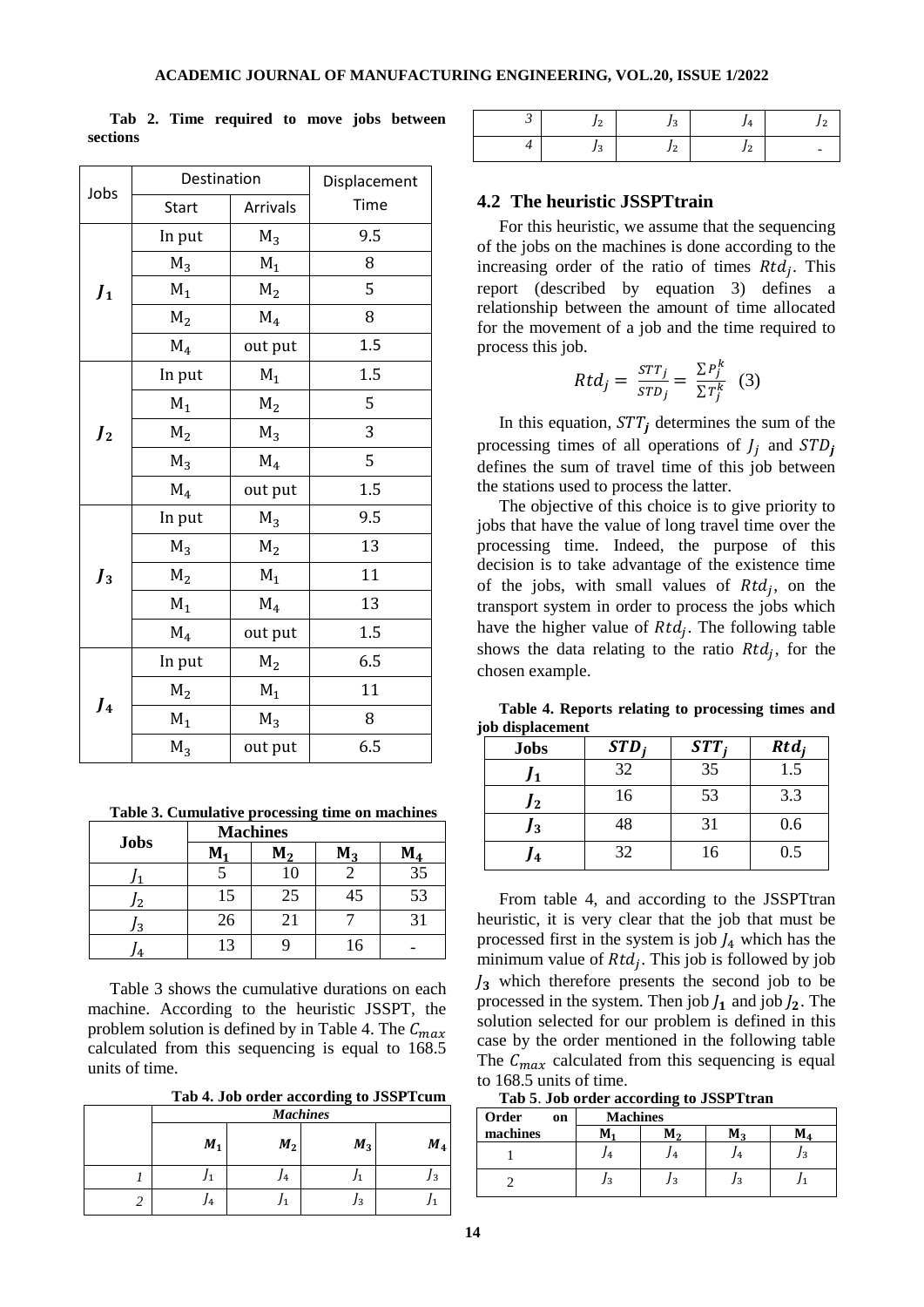|  |  | ∼ |
|--|--|---|
|  |  |   |

#### **4.3 The heuristic JSLPTtran**

Unlike the previous heuristic, the sequencing of jobs according to the JSLPTtran heuristic is done according to the decreasing order of  $Rtd_i$ . The objective here is to give priority to jobs that have higher processing time values than just displacement. Applying this heuristic to the illustrative example, allows us to obtain the jobs order mentioned in Table 6. This solution generates a value of  $C_{max}$  which is equal to 136 time units.

**Tab 6**. **Job order according to JSLPTtran**

| Order          |       | <b>Machines</b> |                |       |
|----------------|-------|-----------------|----------------|-------|
| on<br>machines | $M_1$ | $M_2$           | $M_3$          | $M_4$ |
|                | J2    | J2              | J2             | J2    |
| 2              | J1    | J1              | J1             |       |
| 3              | J3    | Jз              | J3             | Jз    |
|                | l4    | $\overline{4}$  | $\overline{4}$ |       |

## **4.4 The heuristic JSSRCtran**

For this heuristic, we propose to introduce the number of consumable resources in the calculation of the choice ratio  $Rtd_i$ . The principle is to program the jobs according to the increasing order of ratio  $RtdRC_i$ (equation 4) which is equal to  $Rtd_i$ multiplied by the quantity of resources to consume  $Q$ de $\overline{m}_i^c$ 

$$
RtdRC_i = Rtd_i * Qdem_i^c \quad (4)
$$

This heuristic aims to place at the start of the schedule the jobs that consume the least components and that require lower processing times compared to travel times. Applying this heuristic to the same example gives the order shown in Table 7. The  $C_{max}$  obtained in this case is 168.5 units of time.

**Tab 7. Job order according to JSSRCtran** 

| Order          |       | <b>Machines</b> |       |       |
|----------------|-------|-----------------|-------|-------|
| on<br>machines | $M_1$ | M <sub>2</sub>  | $M_3$ | $M_4$ |
|                | 14    | J4              | J4    | J3    |
| 2              | J3    | $J_3$           | $J_3$ | 11    |
| 3              | 11    | J1              | J1    | J2    |
|                | I2    | J2              | 12    |       |

#### **4.5 The heuristic JSLRCtran**

The choice of the order of the jobs according to this heuristic is based on the decreasing order of the ratio  $RtdRC<sub>j</sub>$ , which gives priority to the jobs which consume more resources and which require more processing time than their movements. The following table shows the order of jobs after applying the JSLRCtran heuristic to our example. The  $C_{max}$  obtained here is 168 time units.

**Tab 8. Job order according to JSLRCtran** 

| Order          |       | <b>Machines</b> |                |                |
|----------------|-------|-----------------|----------------|----------------|
| on<br>machines | $M_1$ | M <sub>2</sub>  | $M_3$          | M <sub>4</sub> |
|                | 12    | 12              | J2             | $^{2}$         |
|                | ′1    |                 | '1             |                |
|                | J3    | J3              | J3             | '3             |
|                | 4     | 4               | $\overline{4}$ |                |

## **4.6 The heuristic JSSPT cumtran**

JSSPTcumtran is a heuristic that consists of scheduling, on each machine, the jobs in ascending order of their cumulative time ratios Rtdcum<sup>k</sup> (described by equation 5).

$$
Rtdcum_j^k = \frac{STrcum_j^k}{STDcum_j^k} \tag{5}
$$

This ratio is defined by dividing the cumulative processing time  $STTcum_i^k$  over the cumulative travel time  $STDcum_j^k$ . The objective sought by this heuristic is to place in first the jobs which arrive and finish their executions as soon as possible.

From the data presented in Table 9 and according to equation 5 we can calculate the values of Rtdcum<sup>k</sup> which are shown in the following table

According to the heuristic JSSPTcumtran the solution of the example problem is presented in Table 11.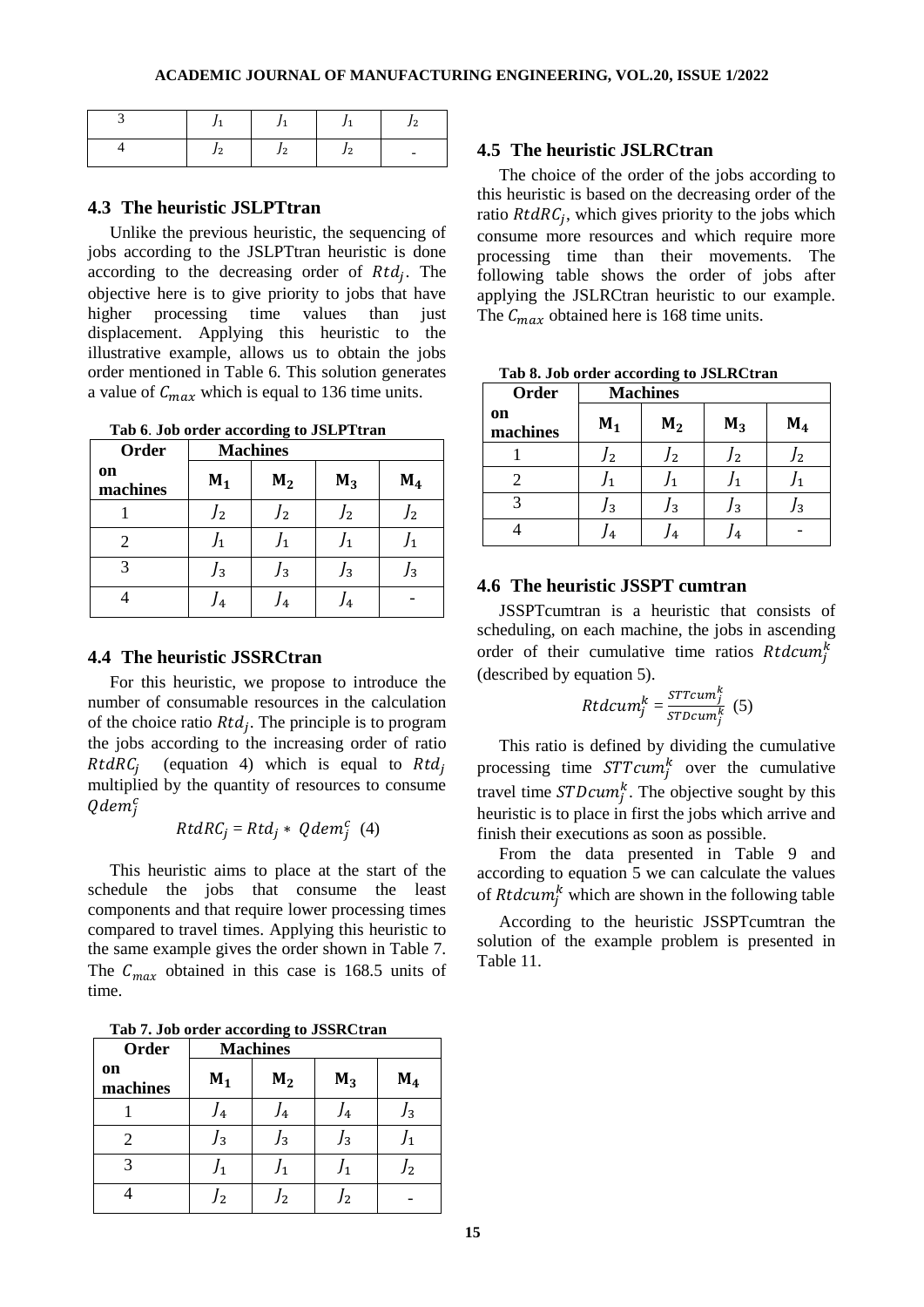|                    | $M_2$<br>$M_1$ |              |              |              |
|--------------------|----------------|--------------|--------------|--------------|
| <b><i>Jobs</i></b> | $STTcum_i^1$   | $STDcum_i^1$ | $STTcum_i^2$ | $STDcum_i^2$ |
| $J_1$              | 5              | 17.5         | 10           | 22.5         |
| J <sub>2</sub>     | 15             | 1.5          | 25           | 6.5          |
| $J_3$              | 26             | 33.5         | 21           | 22.5         |
| J <sub>4</sub>     | 13             | 17.5         | 9            | 6.5          |
|                    | $M_3$          |              |              |              |
|                    |                |              | $M_{4}$      |              |
| Jobs               | $STTcum_i^3$   | $STDcum_i^3$ | $STTcum_i^4$ | $STDcum_i^4$ |
| $J_1$              | 2              | 9.5          | 35           | 32           |
| J <sub>2</sub>     | 45             | 9.5          | 53           | 16           |
| $J_3$              | 7              | 9.5          | 31           | 48           |

**Tab 9**. **Valeurs Cumulées des temps de traitement et de déplacement des jobs**

**Table 10. The values of the ratio** 

| <b>Jobs</b>    | <b>Machines</b> |                |       |       |  |  |
|----------------|-----------------|----------------|-------|-------|--|--|
|                | M <sub>1</sub>  | M <sub>2</sub> | $M_3$ | $M_4$ |  |  |
|                | 0.28            | 0.44           | 0.21  | 1.09  |  |  |
| J <sub>2</sub> | 10              | 3.85           | 4.74  | 3.31  |  |  |
| J3             | 0.78            | 0.93           | 0.74  | 0.65  |  |  |
| J4             | 0.74            | 1.38           | 0.50  |       |  |  |

**Tab 11**. **Job order according to JSSPTcumtran**

| Order<br>on | <b>Machines</b> |                |       |                |
|-------------|-----------------|----------------|-------|----------------|
| machines    | М               | M <sub>2</sub> | $M_3$ | $M_{4}$        |
|             |                 |                |       | '3             |
|             | 4               | Jз             | 14    |                |
|             | '3              |                | 13    | $\overline{2}$ |
|             | $^{\prime}$ 2   | 2              |       |                |

#### **4.7 The heuristic JSLPTcumtran**

The decision of the choice of solution in the JSLPTcumtran heuristic is based on the decreasing order of ratio  $Rtdcum_i^k$ . According to this heuristic the sequencing of the jobs is carried out as follow :

**Tab 11. Job order according to JSLPTcumtran**

|                                                                                                                                              | <b>Machines</b> |                |                |                    |  |
|----------------------------------------------------------------------------------------------------------------------------------------------|-----------------|----------------|----------------|--------------------|--|
| $\begin{array}{l} \hat{G}\cdot\hat{G}\\ \hat{G}\circ\hat{G}\\ \hat{G}\circ\hat{G}\\ \hat{G}\circ\hat{G}\\ \hat{G}\circ\hat{G}\\ \end{array}$ | $M_1$           | M <sub>2</sub> | $M_3$          | $\boldsymbol{M}_4$ |  |
| 1                                                                                                                                            | J <sub>2</sub>  | J <sub>2</sub> | J <sub>2</sub> | J <sub>2</sub>     |  |
| $\overline{c}$                                                                                                                               | $J_3$           | J <sub>4</sub> | $J_3$          | Jı                 |  |
| 3                                                                                                                                            | J4              | $J_3$          | J4             | $J_3$              |  |
| 4                                                                                                                                            | J1              | J1             | J1             |                    |  |

## **5 RESULTS AND DISCUSSION**

In order to study the performance of the proposed methods, we carried out several simulations of the problem on numerous instances. However, we have divided our analysis into two parts. The first part consists in evaluating the quality of the solutions obtained by using the proposed approaches compared to the optimal solution. The instances selected in this part are small instances. In the second part, the study was extended to medium and large instances. The objective is to find which approach is best suited to our problem and which gives the best solutions.

Indeed, according to our research, we could not find benchmarks used in the literature where the authors address exactly the same problem studied in this work. We, therefore, proposed to generate, in a random manner, benchmarks specific to this study (appendix A). Then, operating ranges, processing times, transport times as well as quantities of consumable resources are generated randomly using a program under Matlab. The random generation of this data was done for fifteen different examples from each instance.

## **5.1 Results obtained for small instances**

In this part, we focused our study on three problems of small sizes 2x4, 3x4, and 4x4, of which we made a comparison between the heuristics proposed, and the exact method. The objective was to evaluate the performance of these heuristics and improve the quality of their solutions with respect to the lifetime of the optimal solution. Indeed, to obtain solutions to our problem, we have programmed all of the approaches in Matlab whose processing times are generated between 1 and 30 time units. The evaluation criterion used to compare the proposed approaches is the value of the objective function  $C_{max}$ . The results in terms of Makespan means  $(C_{max})$  obtained by applying these approaches on 15 different examples are presented in figures 4, 5, and 6.

We notice from the results shown in these figures that the JSSPTcum heuristic gives results very close to the optimum for the 2x4 and 3x4 instances and the best solutions for the 4x4 instance, therefore it dominates all other heuristics. We can also notice that the heuristic JSSPTcumtran ranks second after JSSPTcum for all small-sized instances, thus surpassing the other five heuristics. For the five remaining heuristics, they have practically the same classification, with a small overrun of the heuristics JSLPTcum, JSSPTtran, and JSLPTtran, which do not include the number of consumable resources in the report of the choice,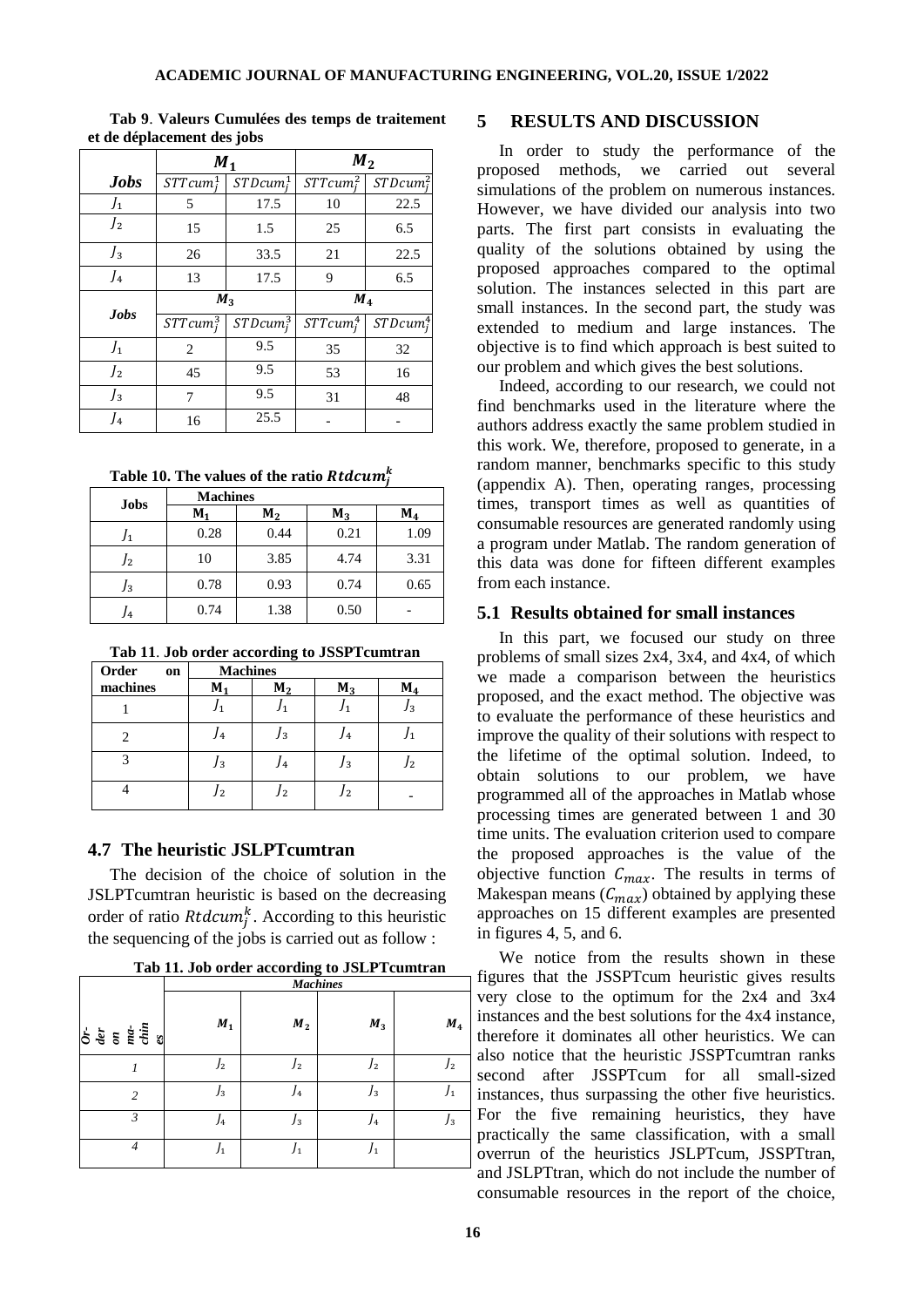compared to the two heuristics JSSRCTtran and JSLRCTtran which are, in most of the time, in the last positions.



 $0.0$ 50.0 100.0 150.0 200.0 250.0 217.9217.3 228.6 216.2 192.1 206.7 131.1 107.9 **Cmax JSSPTtran JSLPTtran JSSRCtran JSLRCtran** JSSPTcumtran **JSLPTcumtran JSSPTcum Exacte** 

**Fig. 4 Results obtained for 2\*4 problem** 





#### **Fig. 6 Results obtained for 4\*4 problem**

In addition, we see that, between two heuristics using the same choice ratio, heuristics that are based on the increasing order of the ratio perform better than other heuristics that use decreasing order in the choice of solutions.

Through these results we can see, firstly, that the use of the cumulative value in the report of the choice of the solutions demonstrates a great efficiency concerning the identification of the sequencing of the jobs on the machines, this is well proved by the results of the two heuristics JSSPTcum and JSSPTcumtran. Second, the integration of quantities of consumable resources in the selection reports does not allow to find good solutions to the studied problem. Third, the increasing order of ratios presents a very efficient criterion for the choice of job sequencing and which often leads to better solutions for small instances of our problem.

## **5.2 Results obtained for medium and large instances**

The objective of this part is to approve the efficiency of the heuristics proposed in solving the problem with different complexities. The choice of instances has been fixed as follows: 8x4, 10x4, and 15x4 for medium instances and 20x4, 50x4, and 100x4 for large instances. The study of the approaches in this part is also based on the evaluation of the Makespan values calculated through 15 different examples for each instance. The results obtained from all the tests carried out are presented in two figures 7 and 8.

These figures successively show the variation of  $C_{max}$  average calculated for the medium and large instances. Noting here that, in this part of the expertise, the number of admissible solutions found by the two heuristics JSSPTcumtran and JSLPTcumtran does not exceed two solutions out of the fifteen examples studied, which shows the weakness of these two heuristics concerning the problems of averages and large bodies. Therefore, we preferred to completely exclude their results from our comparison.

Through the results obtained after all the tests carried out, we notice very well that the use of the heuristic JSSPTcum gave very good results compared to the other heuristics which once again demonstrates its efficiency in solving the problem for larger instances. On the other hand, for the other heuristics and contrary to what is observed in the first part of the expert appraisal (the small instances), the heuristics which use the decreasing order of the ratio of choice of the solutions (JSLPTtran and JSLRCtran), exceed the others heuristics using the ascending order of the ratio (JSSPTtran and JSSRCtran), which proves and motivates their choices regarding the resolution of the problem for medium and large instances.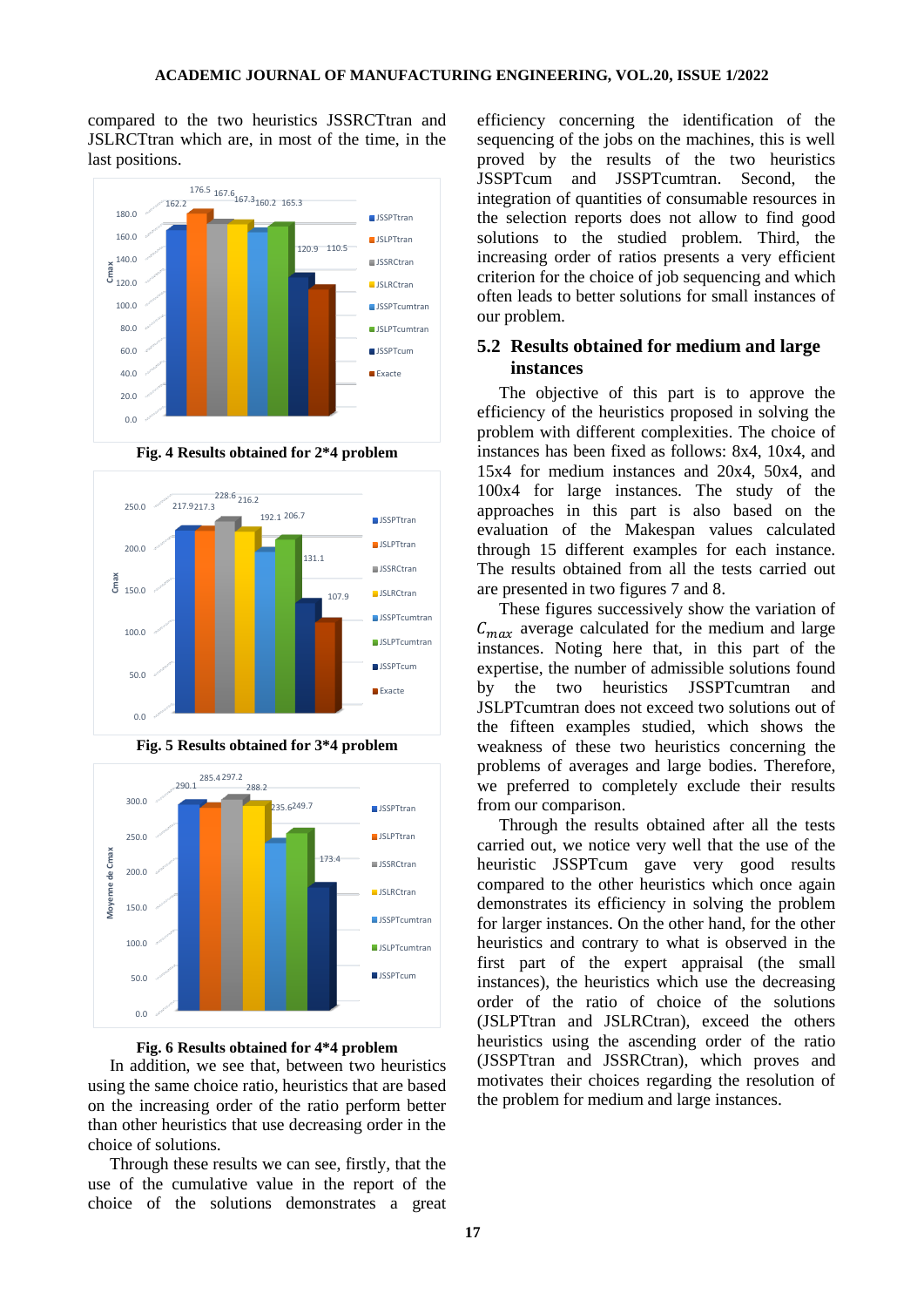



**Fig. 7 Results obtained for medium instances**

**Fig. 8 Results obtained for large instances**

#### **6 CONCLUSION**

In this paper, we are interested in solving the makespan minimization problem in a job shop environment with two constraints, unidirectional transport constraint, and non-renewable resource constraint. These constraints complicate the decision-making process for scheduling tasks, which may require multiple components of different types at the same time. We have shown the effectiveness of heuristics based on priority rules in solving this type of problem on a large number of different configurations. The comparison between these methods shows the advantage of the heuristic JSSPTcum over other approaches in terms of makespan.

The study carried out in this work allowed us to identify some preliminary results which give the possibility of evaluating the scheduling decisionmaking system using heuristic methods;

The use of the cumulative value in the report of choice of solutions, presents a very effective tool concerning the

identification of the sequencing of the jobs for the minimization of  $C_{max}$  of our problem.

Concerning the heuristics which integrate the quantity of consumable resources in the report of choice are, in the majority of cases, less efficient than the other heuristics.

We have found that the larger the problem size, the more efficient heuristics using the descending order of the ratio of choice become.

Finally, through the various studies that have been carried out, we have found that, the approach which remains the most efficient, it is the heuristic JSSPTcum which exceeds the other approaches concerning all the sizes of the problem

## **7 REFERENCES**

Drăghici, Banharnsakun, A., Sirinaovakul, B., & Achalakul, T. (2012). *Job shop scheduling with the best-so-far ABC*. Engineering Applications of Artificial Intelligence, 25(3), 583-593.